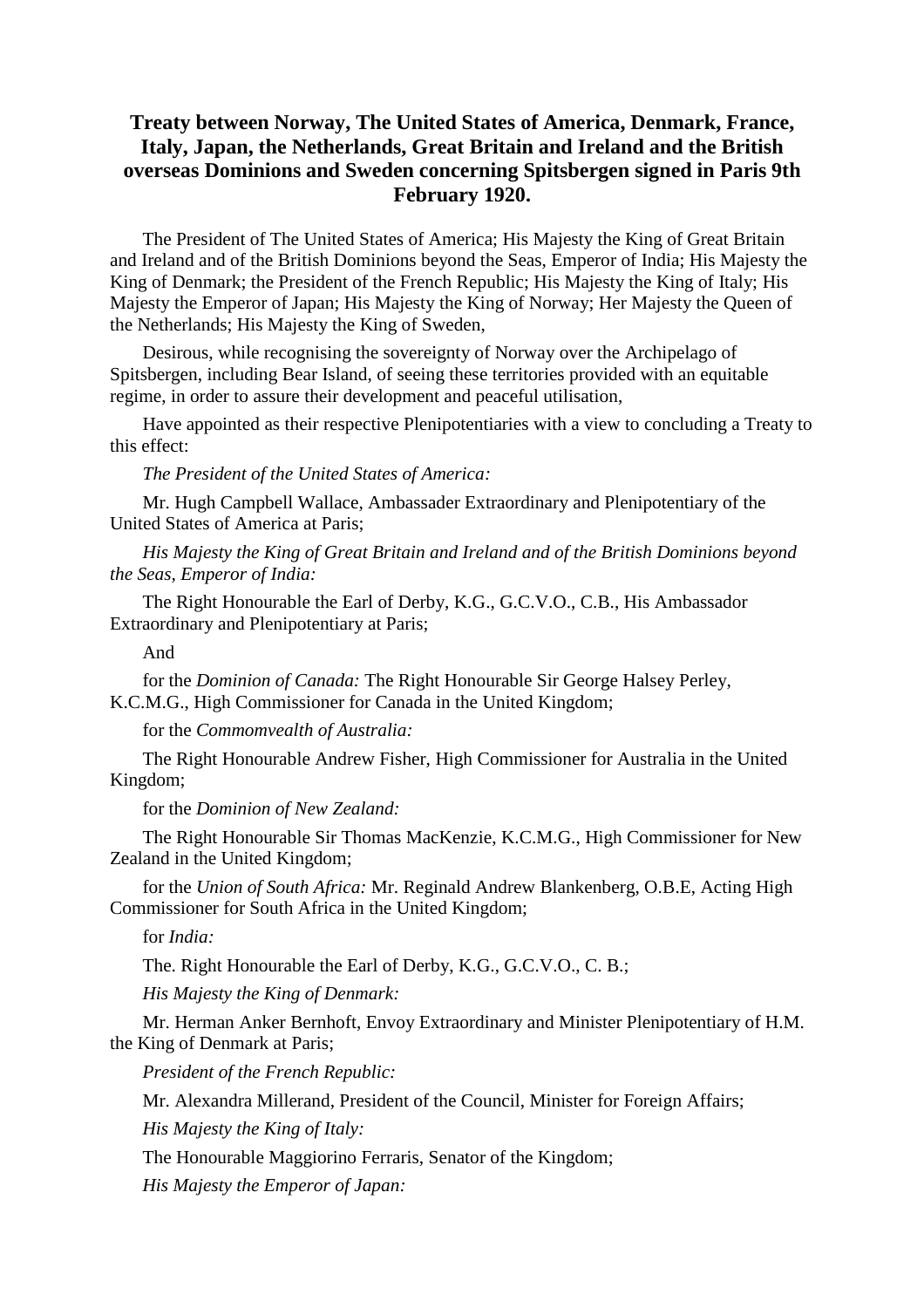Mr. K. Matsui, Ambassador Extraordinary and Plenipotentiary of H.M. the Emperor of Japan at Paris;

# *His Majesty the King of Norway:*

 Baron Wedel Jarlsberg, Envoy Extraordinary and Minister Plenipotentiary of H.M. the King of Norway at Paris;

### *Her Majesty the Queen* of *the Netherlands:*

 Mr. John London, Envoy Extraordinary and Minister Plenipotentiary of H.M. the Queen of the Netherlands at Paris;

### *His Majesty the King of Sweden:*

 Count J.-J.-A. Ehrensvärd, Envoy Extraordinary and Minister Plenipotentiary of H.M. the King of Sweden at Paris;

 Who, having communicated their full powers, found in good and due form, have agreed as follows:

# **Article 1.**

 The High Contracting Parties undertake to recognise, subject to the stipulations of the present Treaty, the full and absolute sovereignty of Norway over the Archipelago of Spitsbergen, comprising, with Bear Island or Beeren-Eiland, all the islands situated between 10 ° and 35 ° longitude East of Greenwich and between 74 ° and 81 ° latitude North, especially West Spitsbergen, North-East Land, Barents Island, Edge Island, Wiche Islands, Hope Island or Hopen-Eiland, and Prince Charles Foreland, together with all islands great or small and rocks appertaining thereto (see annexed map).

#### **Article 2.**

 Ships and nationals of all the High Contracting Parties shall enjoy equally the rights of fishing and hunting in the territories specified in Article 1 and in their territorial waters.

 Norway shall be free to maintain, take or decree suitable measures to ensure the preservation and, if necessary, the reconstitution of the fauna and flora of the said regions, and their territorial waters; it being clearly understood that these measures shall always be applicable equally to the nationals of all the High Contracting Parties without any exemption, privilege or favour whatsoever, direct or indirect to the advantage of any one of them.

 Occupiers of land whose rights have been recognised in accordance with the terms of Articles 6 and 7 will enjoy the exclusive right of hunting on their own land: (1) in the neighbourhood of their habita tions, houses, stores, factories and installations, constructed for the purpose of developing their property, under conditions laid down by the local police regulations; (2) within a radius of 10 kilometres round the headquarters of their place of business or works; and in both cases, subject always to the observance of regulations made by the Norwegian Government in accordance with the conditions laid down in the present Article.

# **Article 3.**

 The nationals of all the High Contracting Parties shall have equal liberty of access and entry for any reason or object whatever to the waters, fjords and ports of the territories specified in Article 1; subject to the observance of local laws and regulations, they may carry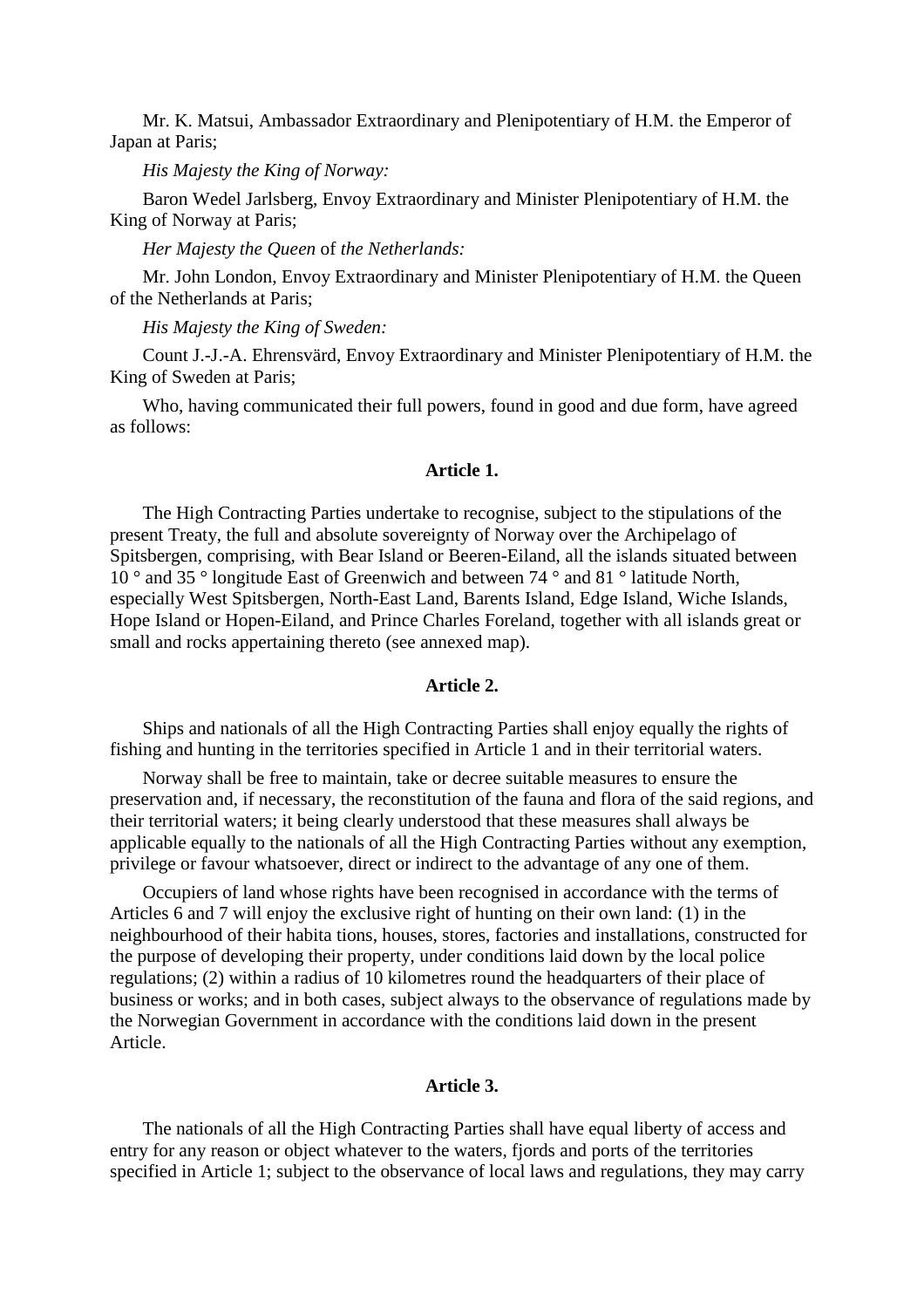on there without impediment all maritime, industrial, mining and commercial operations on a footing of absolute equality.

 They shall be admitted under the same conditions of equality to the exercice and practice of all maritime, industrial, mining or commercial enterprises both on land and in the territorial waters, and no monopoly shall be established on any account or for any enterprise whatever.

 Notwithstanding any rules relating to coasting trade which may be in force in Norway, ships of the High Contracting Parties going to or coming from the territories specified in Article 1 shall have the right to put into Norwegian ports on their outward or homeward voyage for the purpose of taking on board or disembarking passengers or cargo going to or coming from the said territories, or for any other purpose.

 It is agreed that in every respect and especially with regard to exports, imports and transit traffic, the nationals of all the High Contracting Parties, their ships and goods shall not be subject to any charges or restrictions whatever which are not borne by the nationals, ships or goods which enjoy in Norway the treatment of the most favoured nation; Norwegian natiolals, ships or goods being for this purpose assimilated to those of the other High Contracting Parties, and not reated more favourably in any respect.

 No charge or restriction shall be imposed on the exportation of any goods to the territories of any of the Contracting Powers other or more onerous than on the exportation of similar goods to the territory of any other Contracting Power (including Norway) or to any other destination.

# **Article 4.**

 All public wireless telegraphy stations established or to be established by, or with the authorisation of, the Norwegian Government within the territories referred to in Article 1 shall always be open on a footing of absolute equality to communications from ships of all flags and from nationals of the High Contracting Parties, under the conditions laid down in the Wireless Telegraphy Convention of July 5, 1912, or in the subsequent International Convention which may be concluded to replace it.

 Subject to international obligations arising out of a state of war, owners of landed property shall always be at liberty to establish and use for their own purposes wireless telegraphy installations, which shall be free to communicate on private business with fixed or moving wireless stations, including those on board ships and aircraft.

#### **Article 5.**

 The High Contracting Parties recognise the utility of establishing an international meteorological station in the territories specified in Article 1, the organisation of which shall form the subject of a subsequent Convention.

 Convensions shall also be concluded laying down the conditions under which scientific investigations may be conducted in the said territories.

# **Article 6.**

 Subject to the provisions of the present Article, acquired rights of nationals of the High Contracting Parties shall be recognised.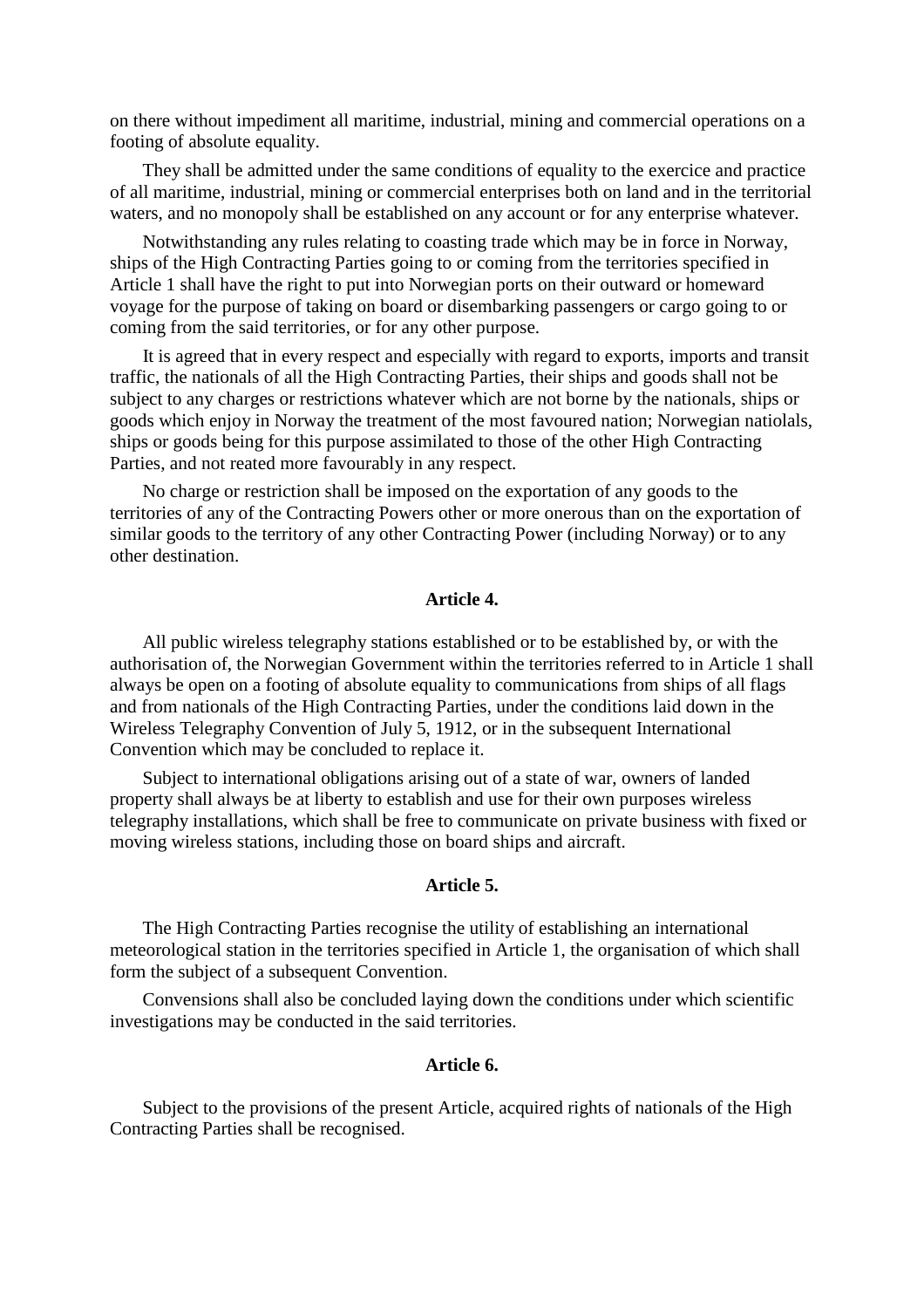Claims arising from taking possession or from occupation of land before the signature of the present Treaty shall be dealt with in accordance with the Annex hereto, which will have the same force and effect as the present Treaty.

### **Article 7.**

 With regard to methods of acquisition, enjoyment and exercise of the right of owner ship of property, including mineral rights, in the territories specified in Article 1, Norway undertakes to grant to all nationals of the High Contracting Parties treatment based on complete equality and in confirmity with the stipulations of the present Treaty.

 Expropriation may be resorted to only on grounds of public utility and on payment of proper compensation.

# **Article 8.**

 Norway undertakes to provide for the territories specified in Article 1 mining regulations which, especially from the point of view of imposts, taxes or charges of any kind, and of general or particular labour conditions, shall exclude all privileges, monopolies or favours for the benefit of the State or of the nationals of any one of the High Contracting Parties, including Norway, and shall guarantee to the paid staff of all categories the remuneration and protection necessary for their physical, moral and intellectual welfare.

 Taxes, dues and duties levied shall be devoted exclusively to the said territories and shall not exceed what is required for the object in view.

 So far, particularly, as the exportation of minerals is concerned, the Norwegian Government shall have the right to levy an export duty which shall not exceed 1 % of the maximum value of the minerals exported up to 100.000 tons, and beyond that quantity the duty will be proportionately diminished. The value shall be fixed at the end of the navigation season by calculating the average free on board price obtained.

 Three months before the date fixed for their coming into force, the draft mining regulations shall be communicated by the Norwegian Government to the other Contracting Powers. If during this period one or more of the said Powers propose to modify these regulations before they are applied, such proposals shall be communicated by the Norwegian Government to the other Contracting Powers in order that they may be submitted to examination and the decision of a Commission composed of one representative of each of the said Powers. This Commission shall meet at the invitation of the Norwegian Government and shall come to a decision within a period of three months from the date of its first meeting. Its decisions shall be taken by a majority.

# **Article 9.**

 Subject to the rights and duties resulting from the admission of Norway to the League of Nations, Norway undertakes not to create nor to allow the establishment of any naval base in the territories specified in Article 1 and not to construct any fortification in the said territories, which may never be used for warlike purposes.

# **Article 10.**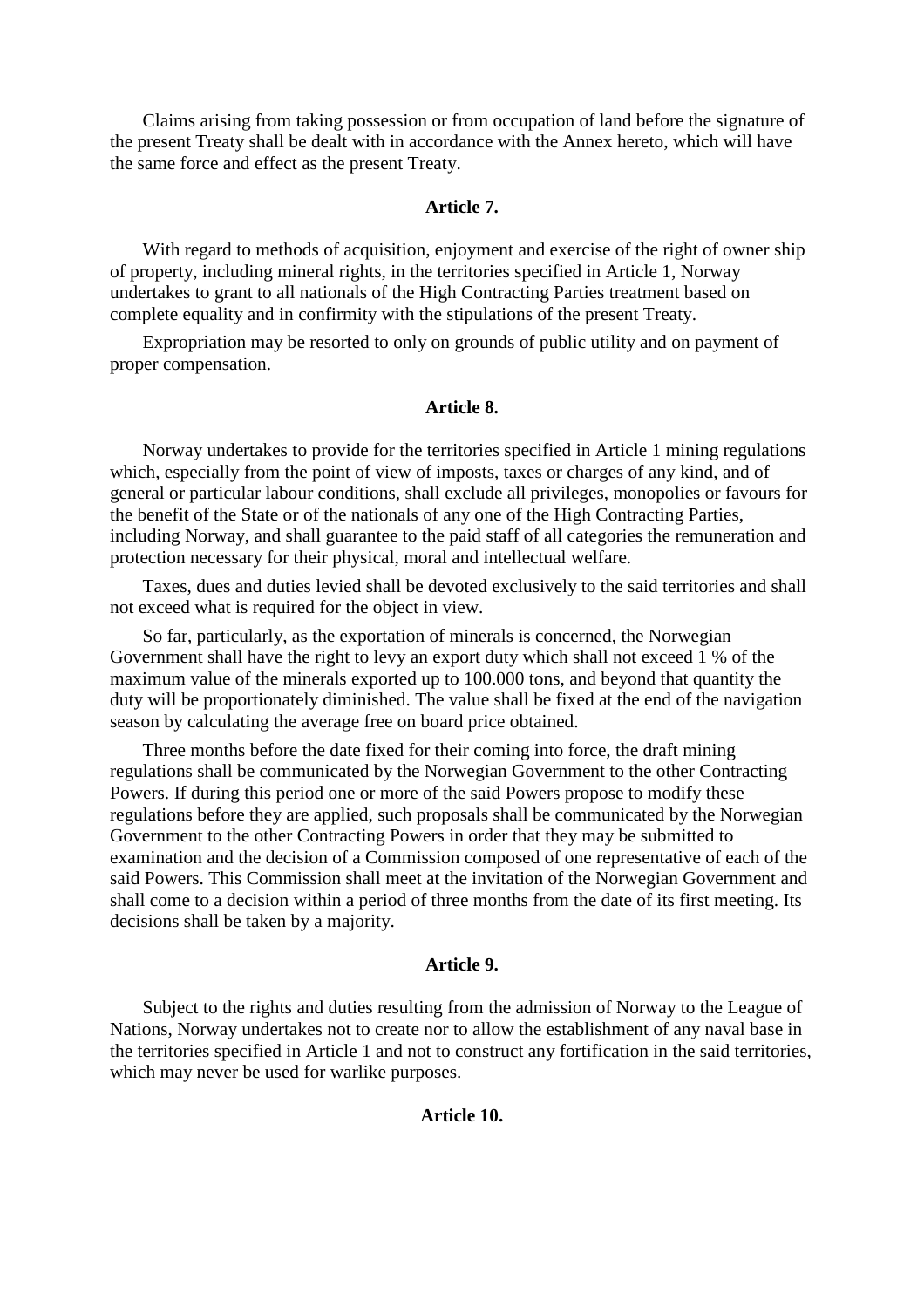Until the recognition by the High Contracting Parties of a Russian Government shall permit Russia to adhere to the present Treaty, Russian nationals and companies shall enjoy the same rights as nationals of the High Contracting Parties.

 Claims in the territories specified in Article 1 which they may have to put forward shall be presented under the conditions laid down in the present Treaty (Article 6 and Annex) through the intermediary of the Danish Government, who declare their willingness to lend their good offices for this purpose.

 The present Treaty, of which the French and English texts are both authentic, shall be ratified.

Ratifications shall be deposited at Paris as soon as possible.

 Powers of which the seat of the Government is outside Europe may confine their action to informing the Government of the French Republic, through their diplomatic representative at Paris, that their ratification has been given, and in this case, they shall transmit the instrument as soon as possible.

 The present Treaty will come into force, in so far as the stipulations of Article 8 are concerned, from the date of its ratification by all the signatory Powers; and in all other respects on the same date as the mining regulations provided for in that Article.

 Third Powers will be invited by the Government of the French Republic to adhere to the present Treaty duly ratified. This adhesion shall be effected by a communication addressed to the French Government, which will undertake to notify the other Contracting Parties.

In witness whereof the abovenamed Plenipotentiaires have signed the present Treaty.

 Done at Paris, the ninth day of February, 1920, in duplicate, one copy to be transmitted to the Government of His Majesty the King of Norway, and one deposited in the archives of the French Republic; authenticated copies will be transmitted to the other Signatory Powers.

#### **Annex.**

#### 1.

 (1) Within three months from the coming into force of the present Treaty, notification of all claims to land which had been made to any Government before the signature of the present Treaty must be sent by the Govern ment of the claimant to a Commissioner charged to examine such claims. The Commissioner will be a judge or jurisconsult of Danish nationality possessing the necessary qualifications for the task, and shall be nominated by the Danish Government.

 (2) The notification must include a precise delimitation of the land claimed and be accompanied by a map on a scale of not less than 1/1.000.000 on which the land claimed is clearly marked.

 (3) The notification must be accompanied by the deposit of a sum of one penny for each acre (40 ares) of land claimed, to defray the expenses of the examination of the claims.

 (4) The Commissioner will be entitled to require from the claimants any further documents or information which he may consider necessary.

 (5) The Commissioner will examine the claims so notified. For this purpose he will be entitled to avail himself such expert assistance as he may consider necessary, and in case of need to cause investigations to be carried out on the spot.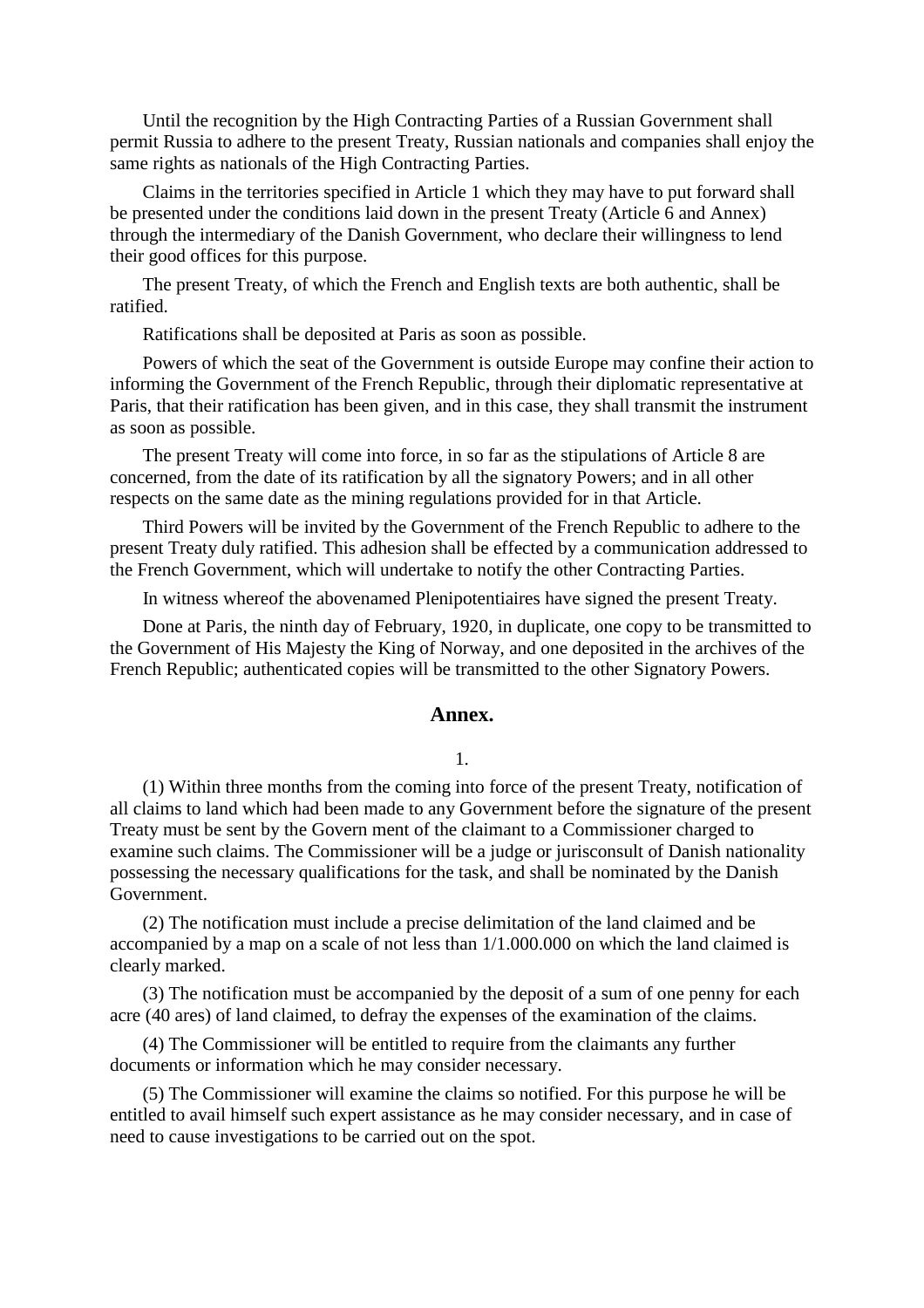(6) The remuneration of the Commissioner will be fixed by agreement between the Danish Government and the other Governments concerned. The Commissioner will fix the remuneration of such assistants as he considers it necessan to employ.

 (7) The Commissioner, after examining the claims, will prepare a report showing precisely the claims which he is of opinion should be recognised at once and those which, either because they are disputed or for any other reason, he is of opinion should be submitted to arbitration as hereinafter provided. Copies of this report will be forwarded by Commissioner to the Governments concerned.

 (8) If the amount of the sums deposited in accordance with clause (3) is insufficient to cover the expenses of the examination of the claims, the Commissioner will, in every case where he is of opinion that a claim should be recognised, at once state what further sum the claiment should be required to pay. This sum will be based on the amount of the land to which the claimant's title is recognised.

 If the sums deposited in accordance with clause (3) exceed the expenses of the examination, the balance will devoted to the cost of the arbitration hereinafter provided for.

 (9) Within three months from the date of the report referred to in clause (7) of this paragraph, the Norwegian Government shall take the necessary steps to confer upon claimants whose claims have been recognised by the Commissioner a valid title securing to them the exclusive property in the land in question, in accordance with the laws and regulations in force or to be enforced in the territories specified in Article 1 of the present Treaty, and subject to the mining regulations referred to in Article 8 of the present Treaty.

 In the event, however, of a further payment being required in accordance with clause (8) of this paragraph, a provisional title only will be delivered, which title will become definitive on payment by the claimant, within such reasonable period as the Norwegian Government may fix, of the further sum required of him.

2.

 Claims which for any reason the Commissioner referred to in clause (1) of the preceding paragraph has not recognised as valid will be settled in accordance with the following provisions:

 (1) Within three months from the date of the report referred to in clause (7) of the preceding paragraph, each of the Governments whose nationals have been found to possess claims which have not been recognised will appoint an arbitrator.

 The Commissioner will be the President of the Tribunal so constituted. In cases of equal division of opinion, he shall have the deciding vote. He will nominate a Secretary to receive the documents referred to in clause (2) of this paragraph and to make the necessary arrangements for the meeting of the Tribunal.

 (2) Within one month from the appointment of the Secretary referred to in clause (1) the claimants concerned will send to him through the intermediary of their respective Governments statements indicating precisely their claims and accompanied by such documents and arguments as they may wish to submit in support thereof.

 (3) Within two months from the appointment of the Secretary referred to in clause (1) the Tribunal shall meet at Copenhagen for the purpose of dealing with the claims which have been submitted to it.

 (4) The language of the Tribunal shall be English. Documents or arguments may be submitted to it by the interested parties in their own language, but in that case must be accompanied by an English translation.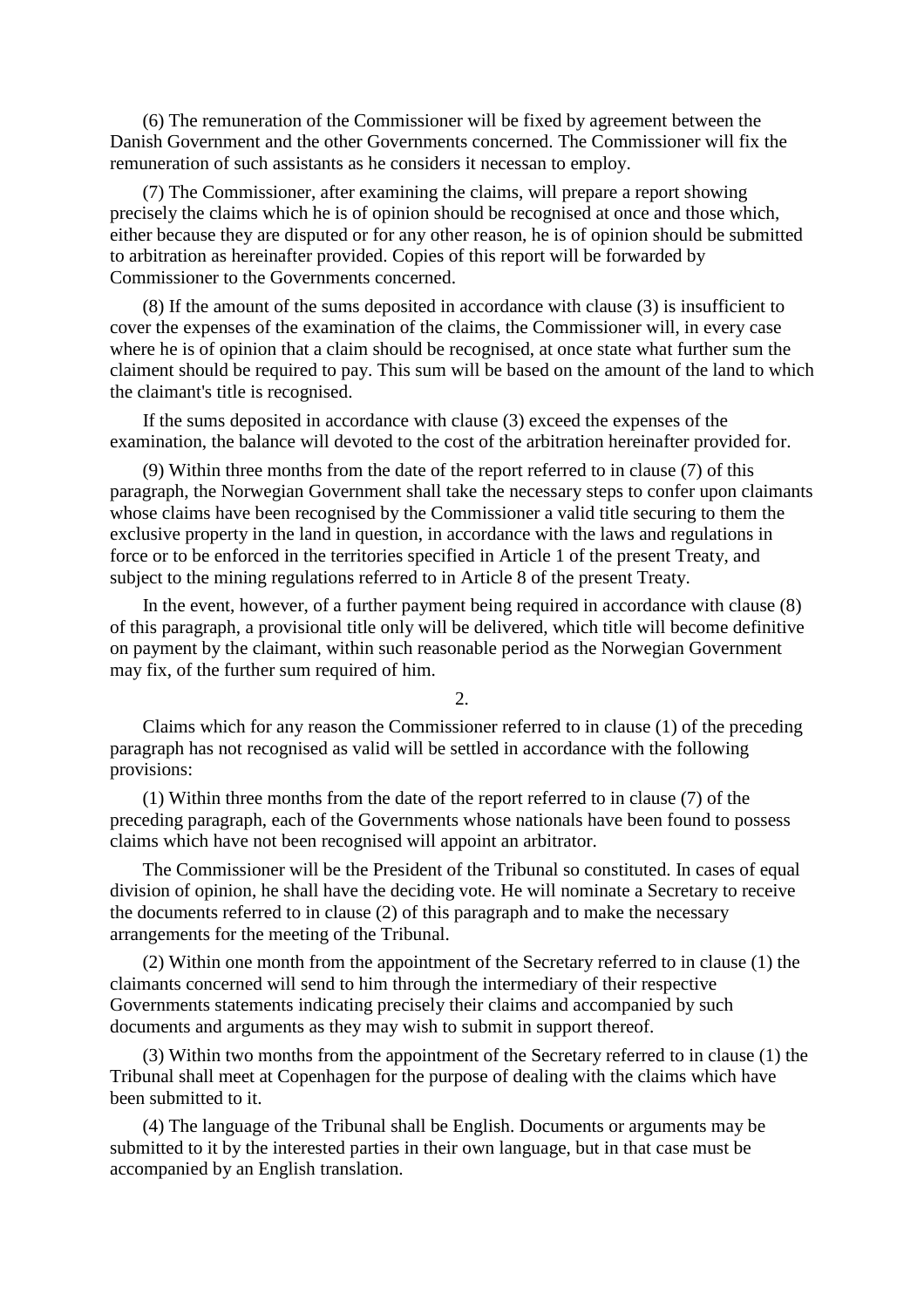(5) Ine claimants shall be entitled, if they so desire, to be heard by the Tribunal either in person or by counsel, and the Tribunal shall be entitled to call upon the claimants to present such additional explanations, documents or arguments as it may think necessary.

 (6) Before the hearing of any case the Tribunal shall require from the parties a deposit or security for such sum as it may think necessary to cover the share of each party in the expenses of the Tribunal. In fixing the amount of such sum the Tribunal shall base itself principally on the extent of the land claimed. The Tribunal shall also have power to demand a further deposit from the parties in cases where special expense is involved.

 (7) The honorarium of the arbitrators shall be calculated per month, and fixed by the Governments concerned. The salary of the Secretary and any other persons employed by the Tribunal shall be fixed by the President.

 (8) Subject to the provisions of this Annex the Tribunal shall have full power to regulate its own procedure.

(9) In dealing with the claims the Tribunal shall take into consideration:

- (a) any applicable rules of International Law;
- (b) the general principles of justice and equity;

(c) the following circumstances:

- (i) the date on which the land claimed was first occupied by the claimant or his predecessors in title;
- (ii) the date on which the claim was notified to the Government of the claimant;
- (iii) the extent to which the claimant or his predecessors in title have developed and exploited the land claimed. In this connection the Tribunal shall take into account the extent to which the claimants may have been prevented from developing their undertakings by conditions or restrictions resulting from the war of 1914-1919.

 (10) All the expenses of the Tribunal shall be divided among the claimants in such proportion as the Tribunal shall decide. If the amount of the sums paid in accordance with clause (6) is larger than the expenses of the Tribunal, the balance shall be returned to the parties whose claims have been recognised in such proportion as the Tribunal shall think fit.

 (11) The decisions of the Tribunal shall be communicated by it to the Governments concerned, including in every case the Norwegia Government.

 The Norwegian Government shall within three months from the receipt of each decision take the necessary steps to confer upon the claimant whose claims have been recognised by the Tribunal valid title to the land in question, in accordance with the laws and regulations in force or the be enforced in the territories specified in Article 1, and subject to the mining regulations referred to in Article 8 of the present Treaty. Nevertheless, the titles so conferred will only become definitive on the payment by the claimant concerned, within such reasonable period as the Norwegian Government may fix, of his share of the expenses of the Tribunal.

3.

 Any claims which are not notified to the Commissioner in accordance whith clause (1) of paragraph 1, or which not having been recognised by him are not submitted to the Tribunal in accordance with paragraph 2, will be finally extinguished.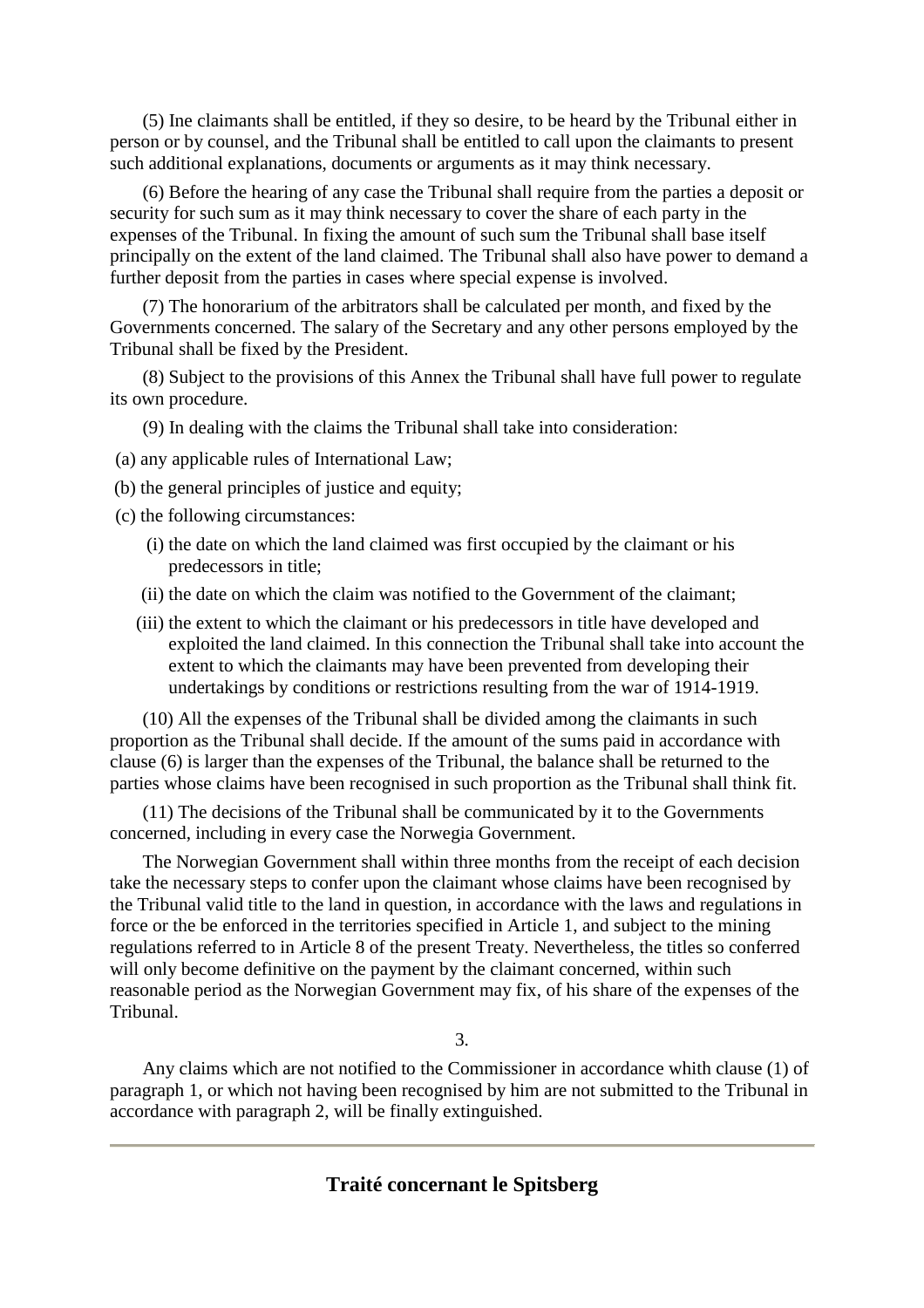Le Président des Etats Unis d'Amérique, Sa Majesté le Roi de Grande-Bretagne et d'Irlande et des Territoires Britanniques au delà des mers, Empereur des Indes, Sa Majesté le Roi de Danemark, le Président de la République Française, Sa Majesté le Roi d'Italie, Sa Majesté l'Empereur du Japon, Sa Majesté le Roi de Norvège, Sa Majesté la Reine des Pays-Bas, Sa Majesté le Roi de Suède,

 Désireux, en renconnaissant la souveraineté de la Norvège sur l'archipel du Spitsberg, *y* compris l'île aux Ours, de voir ces régions pourvues d'un régime équitable propre à en assurer la mise en valeur et l'utilisation pacifique,

 Ont désigné pour leurs plénipotentiaires respectifs en vue de conclure un Traité à cet effet:

*Le Président des Etats-Unis d'Amérique:*

 M. Hugh Campbell Wallace, Ambassadeur extraordinaire et plénipotentiaire des Etats-Unis d'Amérique à Paris;

 *Sa Majesté le Roi de Grande-Bretagne et d'Irlande et des Territoires Britanniques au delà des mers, Empereur des Indes:*

 Le Très Honorable Comte de Derby, K. G., G. C. V. O., C. B., Ambassadeur extraordinaire et plénipotentiaire de S. M. Britannique, à Paris;

Et:

pour le *Dominion du Canada:*

 L'Honorable Sir George Halsey Perley, K. C. M. G., Haut Commissaire du Canada dans le Royaume-Uni;

pour le *Commonwealth d'Australie:*

 Le Très Honorable Andrew Fisher, Haut Commissaire de l'Australie dans le Royaume-Uni;

pour le *Dominion de la Nouvelle-Zélande:*

 Le Très Honorable Sir Thomas MacKenzie, K. C. M. G., Haut Commissaire de la Nouvelle-Zélande dans le Royaume-Uni;

 pour *l'Union Sud-Africaine:* M. Reginald Andrew Blankenberg, O. B. E., faisant fonction de Haut Commissaire de l'Union Sud-Africaine dans le Royaume-Uni;

pour *l'Inde:*

Le Très Honorable Comte de Derby, K. G., G. C. V. O., C. B.;

*Sa Majesté le Roi de Danemark:*

 M. Herman Anker Bernhoft, Envoyé extraordinaire et Ministre Plénipotentiaire de S. M. le Roi de Danemark à Paris;

*Le Président de la République Française:*

M. Alexandre Millerand, Président du Conseil, Ministre des Affaires étrangères;

*Sa Majesté le Roi d'Italie:*

L'Honorable Maggiorino Ferraris, Sénateur du Royaume;

*Sa Majesté l'Empereur du Japon:*

 M. K. Matsui, Ambassadeur extraordinaire et Plénipotentiaire de S. M. l'Empereur du Japon à Paris;

*Sa Majesté le Roi de Norvège:*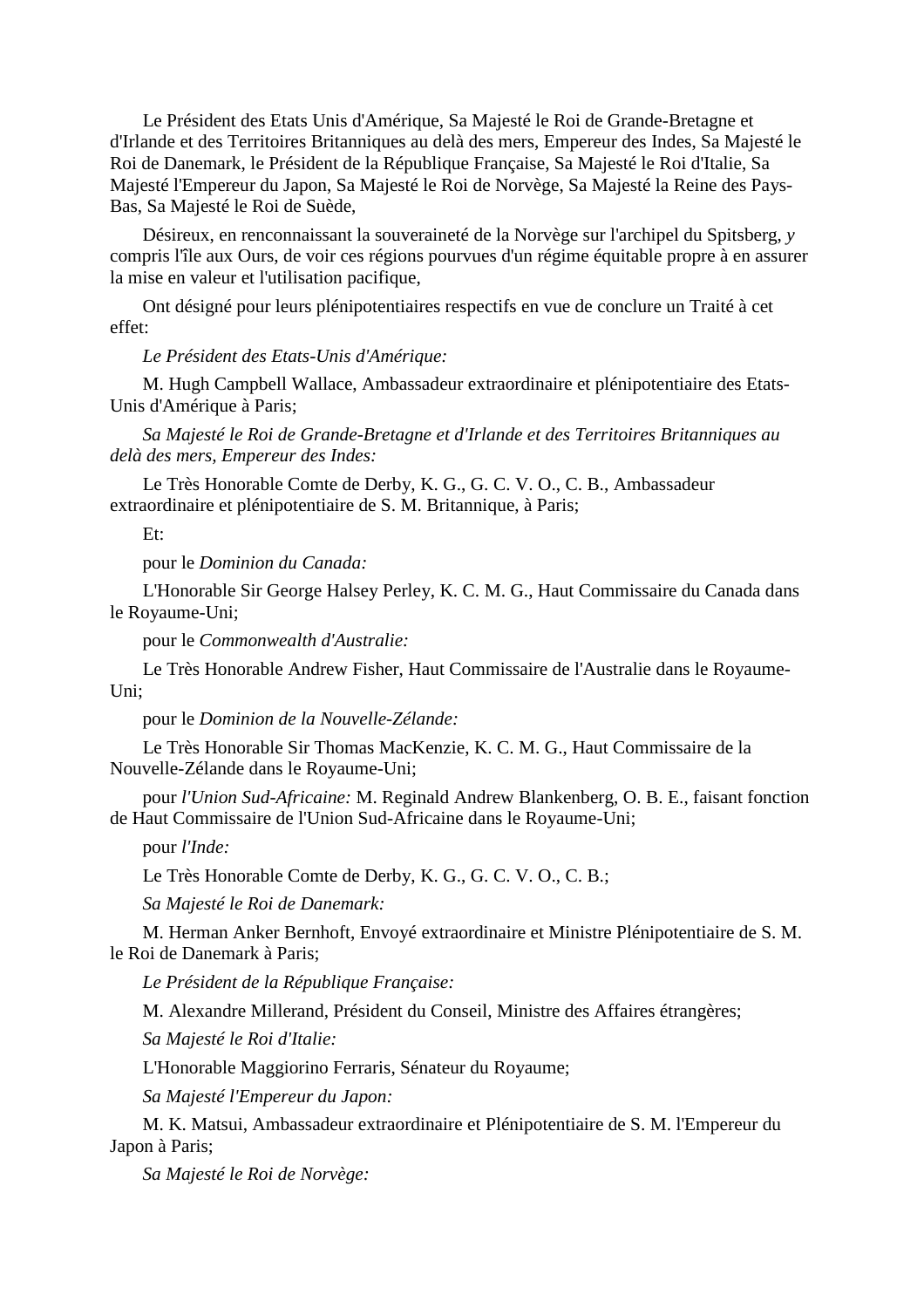M. le Baron de Wedel Jarlsberg, Envoyé extraordinaire et Ministre plénipotentiaire de S. M. le Roi de Norvège à Paris;

### *Sa Majesté la Reine des Pays-Bas:*

 M. John Loudon, Envoyé extraordinaire et Ministre Plénipotentiaire de S. M. la Reine des Pays-Bas à Paris;

# *Sa Majesté le Roi de Suède:*

 M. le Comte J.-J.-A. Ehrensvärd, Envoyé extraordinaire et Ministre Plénipotentiaire de S. M. le Roi de Suède à Paris;

 Lesquels, après avoir échangé leurs pleins pouvoirs, reconnus en bonne et due forme, sont convenus des stipulations ci-après:

### **Article premier.**

 Les Hautes Parties Contractantes sont d'accord pour reconnaître, dans les conditions stipulées par le présent Traité, la pleine et entière souveraineté de la Norvège sur l'archipel du Spitsberg comprenant, avec l'île aux Ours ou Beeren-Eiland, toutes les îles situées entre les 10 ° et 35 ° de longitude Est de Greenwich et entre les 74 ° et 81 ° de latitude Nord, notamment: le Spitsberg occidental, la terre du Nord-Est, l'île de Barents, l'île d'Edge, les îles Wiche; l'île d'Espérance ou Hopen-Eiland et la terre du Prince-Charles, ensemble les îles, îlots et rochers qui en dépendent (Voir la carte annexée).

# **Article 2.**

Les navires et ressortissants de toutes les Hautes Parties Contractantes seront également admis à l'exercice du droit de pêche et de chasse dans les régions visées à l'article 1<sup>er</sup> et leurs eaux territoriales.

 Il appartiendra à la Norvège de maintenir, prendre ou édicter les mesures propres à assurer la conservation et, s'il y a lieu, la reconstitution de la faune et de la flore dans lesdites régions et leurs eaux territoriales, étant entendu que ces mesures devront toujours être également applicables aux ressortissants de toutes les Hautes Parties Contractantes, sans exemptions, privilèges et faveurs quelconques, directs ou indirects, au profit de l'une quelconque d'entre elles.

 Les occupants dont les droits seront reconnus selon les termes des articles 6 et 7 jouiront du droit exclusif de chasse sur leurs fonds de terre: 1 ° à proximité des habitations, des maisons, des magasins, des usines, des installations aménagées aux fins de l'exploitation du fonds de terre, dans les conditions fixées par les règlements de la police locale; 2é dans un rayon de 10 kilomètres autour du siège principal des entreprises ou exploitations; et dans les deux cas sous réserve de l'observation des règlements édictés par le Gouvernement norvégien dans les conditions énoncées au présent article.

#### **Article 3.**

 Les ressortissants de toutes les Hautes Parties Contractantes auront une égale liberté d'accès et de relâche pour quelque cause et objet que ce soit, dans les eaux, fjords et ports des régions visées à l'article 1<sup>er</sup> ; ils pourront s'v livrer, sans aucune entrave, sous réserve de l'observation des lois et règlements locaux, à toutes opérations maritimes, industrielles, minières et commerciales sur un pied de parfaite égalité.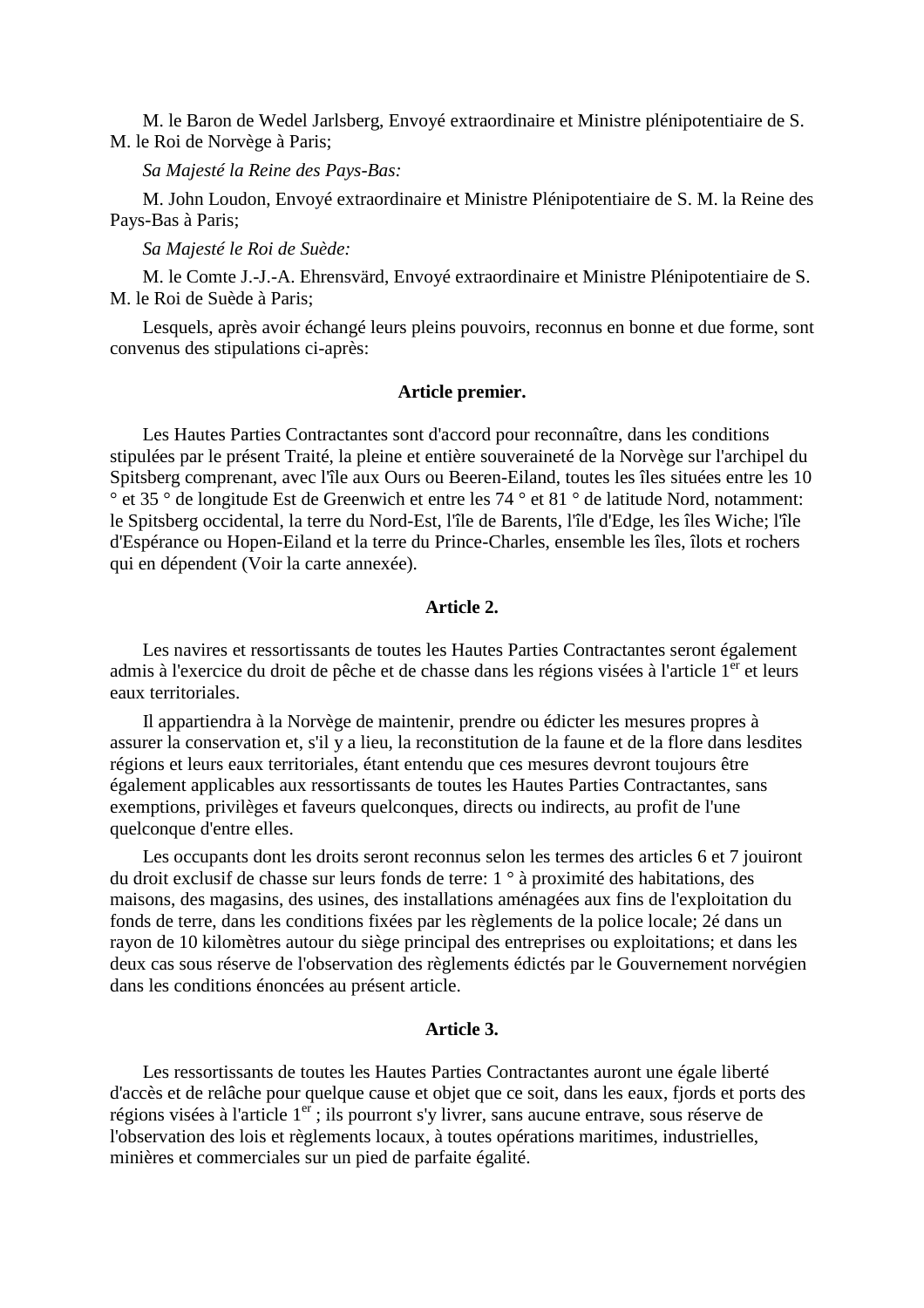Ils seront admis dans les mêmes conditions d'égalité à l'exercice et à exploitation de toutes entreprises maritimes, industrielles, minières ou commerciales, tant à terre que dans les eaux territoriales, sans qu'aucun monopole, à aucun égard et pour quelque entreprise que ce soit, puisse être établi.

 Nonobstant les règles qui seraient en vigueur en Norvège relativement au cabotage, les navires des Hautes Parties Contractantes en provenance ou à destination des régions visées à l'article premier auront le droit de relâcher, tant à l'aller qu'au retour, dans les ports norvégiens, pour embarquer ou débarquer des voyageurs ou des marchandises en provenance ou à destination desdites régions, ou pour toute autre cause.

 Il est entendu qu'à tous égards, et notamment en tout ce qui concerne l'exportation, l'importation et le transit, les ressortissants de toutes les Hautes Parties Contractantes, leurs navires et leurs marchandises, ne seront soumis à aucune charge ni restriction quelconque, qui ne sera pas appliquée aux ressortissants, aux navires ou aux marchandises, jouissant en Norvège du traitement de la nation la plus favorisée, les ressortissants norvégiens, leurs navires et leurs marchandises étant dans ce but assimilés à ceux des autres Hautes Parties Contractantes, et ne jouissant d'un traitement plus favorable à aucun égard.

 L'exportation de tontes marchandises destinées au territoire d'une quelconque des Puissances contractantes ne devra être frappée d'aucune charge ni restriction qui puissent être différentes ou plus onéreuses que celles prévues à l'exportation de marchandises de la même espèce à destination du territoire d'une autre Puissance contractante (y compris la Norvège) ou de tout autre pays.

#### **Article 4.**

 Toute station publique de télégraphie sans fil établie ou à établir, avec l'autorisation ou par les soins du Gouvernement norvégien, dans les régions visées à l'article 1<sup>er</sup>, devra toujours être ouverte sur un pied de parfaite égalité aux communications des navires de tous pavillons et des ressortissants des Hautes Parties Contractantes dans les conditions prévues par la Convention radio-télégraphique du 5 juillet 1912 ou de la Convention internationale qui serait conclue pour être substituée à celle-ci.

 Sous réserve des obligations internationales résultant d'un état de guerre, les propriétaires d'un bien-fonds pourront toujours établir et utiliser pour leurs propres affaires des installations de télégraphie sans fil, qui auront la liberté de communiquer pour affaires privées avec des stations fixes ou mobiles, y compris les stations établies sur les navires et les aéronefs.

# **Article 5.**

 Les Hautes Parties Contractantes reconnaissent l'utilité d'établir dans les régions visées à l'article premier une station internationale de météorologie, dont l'organisation fera l'objet d'une Convention ultérieure.

 Il sera pourvu également par voie de convention aux conditions dans lesquelles les recherches d'ordre scientifique pourront être effectuées dans lesdites régions.

# **Article 6.**

 Sous réserve des dispositions du présent article, les droits acquis appartenant aux ressortissants des Hautes Parties Contractantes seront reconnus valables.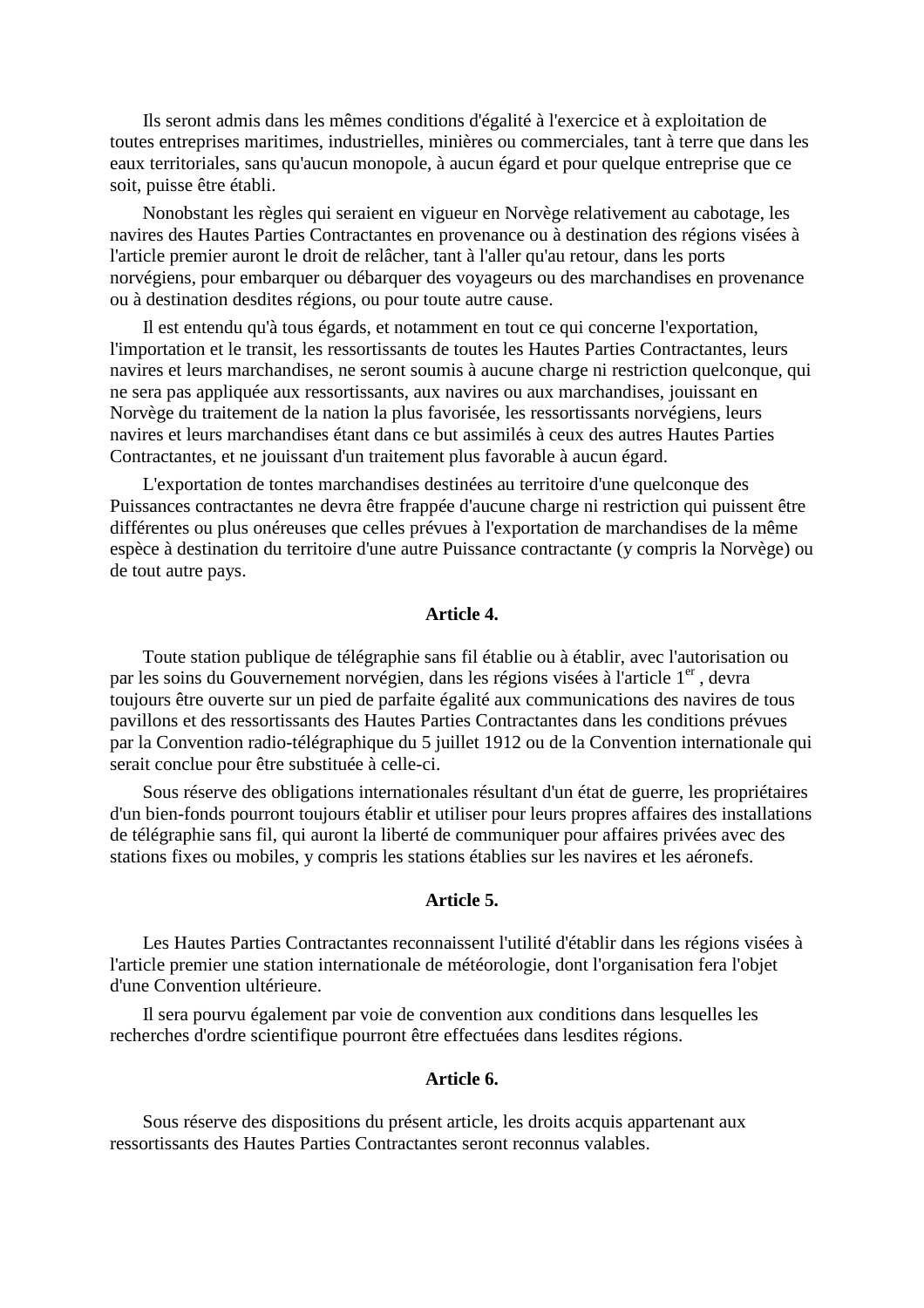Les réclamations relativement aux droits résultant de prises de possession ou d'occupation antérieures à la signature du présent Traité seront réglées d'après les dispositions de l'Annexe ci-jointe, qui aura même force et valeur que le présent Traité.

# **Article 7.**

Dans les régions visées à l'article  $1<sup>er</sup>$ , la Norvège s'engage à accorder à tous les ressortissants des Hautes Parties Contractantes, en ce qui concerne les modes d'acquisition, la jouissance et l'exercice du droit de propriété, y compris les droits miniers, un traitement basé sur une parfaite égalité et conforme aux stipulations du présent Traité.

 Il ne pourra être effectué d'expropriation que pour cause d'utilité publique et contre le versement d'une juste indemnité.

# **Article 8.**

La Norvège s'engage à pourvoir les régions visées à l'article  $1<sup>er</sup>$  d'un régime minier qui, notamment au point de vue des impôts, taxes ou redevances de toute nature, des conditions générales et particulières du travail, devra exclure tous privilèges, monopoles ou faveurs tant au profit de l'Etat qu'au profit des ressortissants d'une des Hautes Parties Contractantes, y compris la Norvège, et assurer au personnel salarié de toute catégorie les garanties de salaire et de protection nécessaires à leur bien-être physique, moral et intellectuel.

 Les impôts, taxes et droits qui seront perçus devront être exclusivement consacrés auxdites régions et ne pourront être établis que dans la mesure où ils seront justifiés par leur objet.

 En ce qui concerne spécialement l'exportation des minerais, le Gouvernement norvégien aura la faculté d'établir une taxe à l'exportation; toutefois cette taxe ne pourra être supérieure à 1 p. 100 de la valeur maxima des minerais exportés jusqu'à concurrence de 100,000 tonnes, et au-dessus de cette quantité la taxe suivra une proportion décroissante. La valeur sera déterminée à la fin de saison navigable en calculant le pris moyen franco-bord.

 Trois mois avant la date prévue pour sa mise en vigueur, le projet de régime minier devra être communiqué par le Gouvernement norvégien aux autres Puissances contractantes. Si, dans ce délai, une ou plusieurs desdites Puissances proposaient d'apporter des modifications à cette réglementation avant qu'elle soit appliquée, ces propositions seraient communiquées par le Gouvernement norvégien aux autres Puissances contractantes, pour être soumises à l'examen et à la décision d'une Commission composée d'un représentant de chacune desdites Puissances. Cette Commission sera réunie par le Gouvernement norvégien et devra statuer dans un délai de trois mois à dater de sa réunion. Ses décisions seront prises à la majorité des voix.

# **Article 9.**

 Sous réserve des droits et devoirs pouvant résulter pour la Norvège de son adhésion à la Société des Nations, la Norvège s'engage à ne créer et à ne laisser s'établir aucune base navale dans les régions visées à l'article 1<sup>er</sup>, à ne construire aucune fortification dans lesdites régions, qui ne devront jamais être utilisées dans un but de guerre.

# **Article 10.**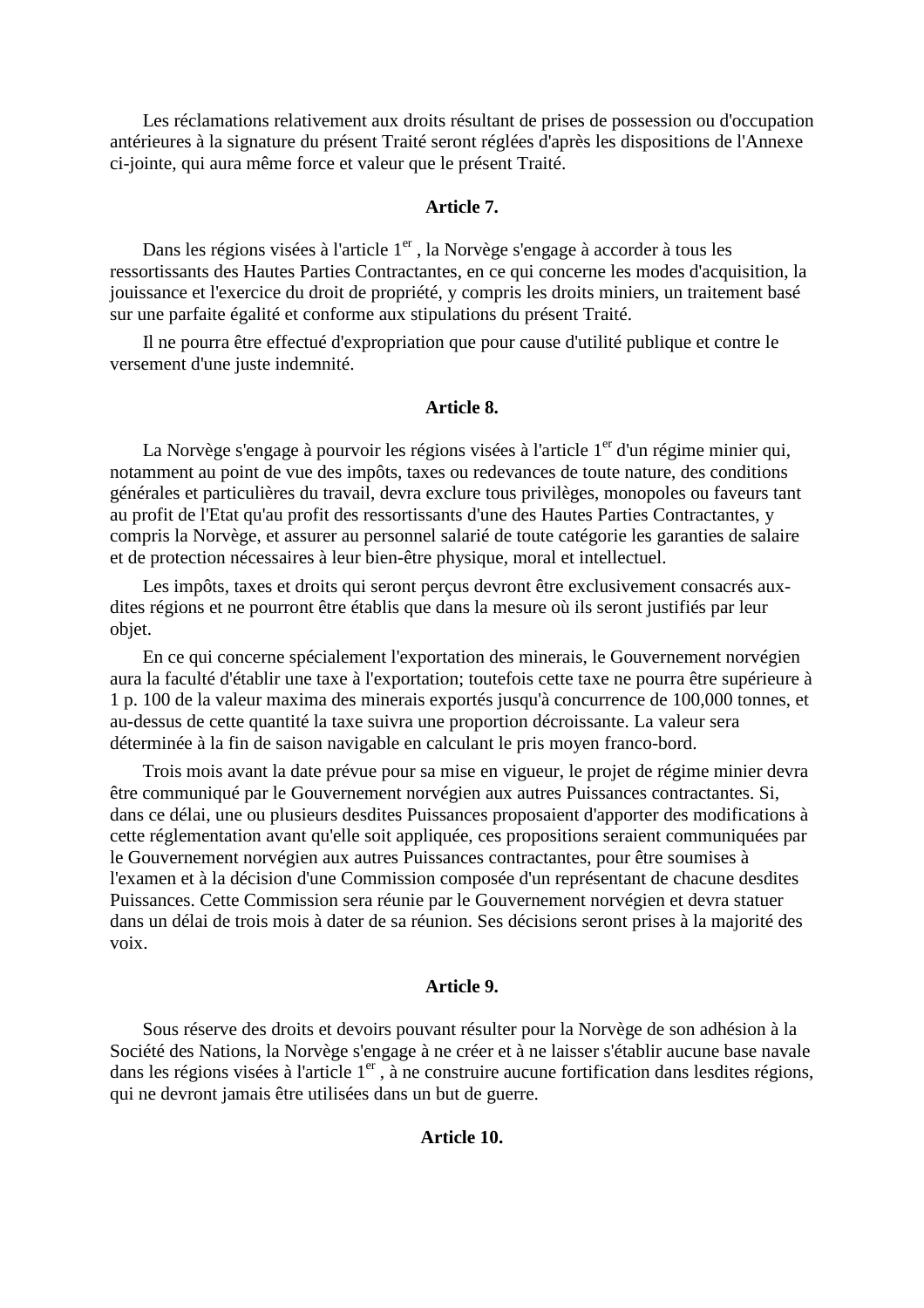En attendant que la reconnaissance par les Hautes Parties Contractantes d'un Gouvernement russe permette à la Russie d'adhérer au présent Traité, les nationaux et sociétés russes jouiront des mêmes droits que les ressortissants des Hautes Parties Contractantes.

Les réclamations qu'ils auraient à faire valoir dans les régions visées à l'article 1<sup>er</sup> seront présentées, dans les conditions stipulées par l'article 6 et l'Annexe du présent Traité, par les soins du Gouvernement danois, qui consent à prêter, dans ce but, ses bons offices.

Le présent Traité, dont les textes français et anglais feront foi, sera ratifié.

Le dépôt des ratifications sera effectué à Paris, le plus tôt qu'il sera possible.

 Les Puissances dont le Gouvernement a son siège hors d'Europe auront la faculté de se borner à faire connaître au Gouvernement de la République française, par leur représentant diplomatique à Paris, que leur ratification a été donnée et, dans ce cas, elles devront en transmettre l'instrument aussitôt que faire ce pourra.

Le présent Traité entrera en vigueur, en ce qui concerne les stipulations de l'article 8, dès qu'il aura été ratifié par chacune des Puissances signataires, et, à tous autres égards, en même temps que le régime minier prévu audit article.

 Les tierces Paissances seront invitées par le Gouvernement de la République française à adhérer au présent Traité dûment ratifié. Cette adhésion sera effectuée par voie de notification adressée au Gouvernement français, à qui il appartiendra d'en aviser les autres Parties Contractantes.

En foi de quoi, les Plénipotentiaires susnommes ont signé le présent Traité.

 Fait à Paris, le neuf février 1920, en deux exemplaires, dont un sera remis au Gouvernement de Sa Majesté le Roi de Norvège et un restera déposé dans les archives du Gouvernement de la République française et dont les expéditions authentiques seront remises aux autres Puissances signataires.

| (L. S.) F. Wedel Jarlsberg. | $(L. S.)$ Derby.             |
|-----------------------------|------------------------------|
| (L. S.) Hugh C. Wallace.    | (L. S.) H. A. Bernhoft.      |
| $(L. S.)$ Derby.            | (L. S.) A. Millerand.        |
| (L. S.) George H. Perley.   | (L. S.) Maggiorino Ferraris. |
| (L. S.) Andrew Fisher.      | (L. S.) K. Matsui.           |
| (L. S.) Thos. MacKenzie.    | $(L, S.)$ J. Loudon.         |
| (L. S.) E. A. Blankenberg.  | (L. S.) J. Ehrensvärd.       |
|                             |                              |

#### **Annexe.**

§1.

- 1 ° Dans un délai de trois mois à dater de la mise en vigueur du présent Traité, toutes les revendications territoriales qui auraient déjà été formulées auprès des Gouvernements des diverses Puissances antérieurement à la signature du présent Traité devront être notifiées par le Gouvernement du réclament à un Commissaire chargé d'examiner ces revendications. Ce Commissaire sera un juge ou un jurisconsulte de nationalité danoise possédant les qualités nécessaires et désigné par le Gouvernement danois.
- 2 ° Cette notification devra comprendre une délimitation exacte de l'étendue du terrain revendiqué, et être accompagnée d'une carte, qui sera établie à l'échelle d'au moins 1/1,000,000, et sur laquelle sera indique clairement le terrain revendiqué.

3 ° La notification devra être accompagnée du dépôt de la somme d'un penny (1 d.) par acre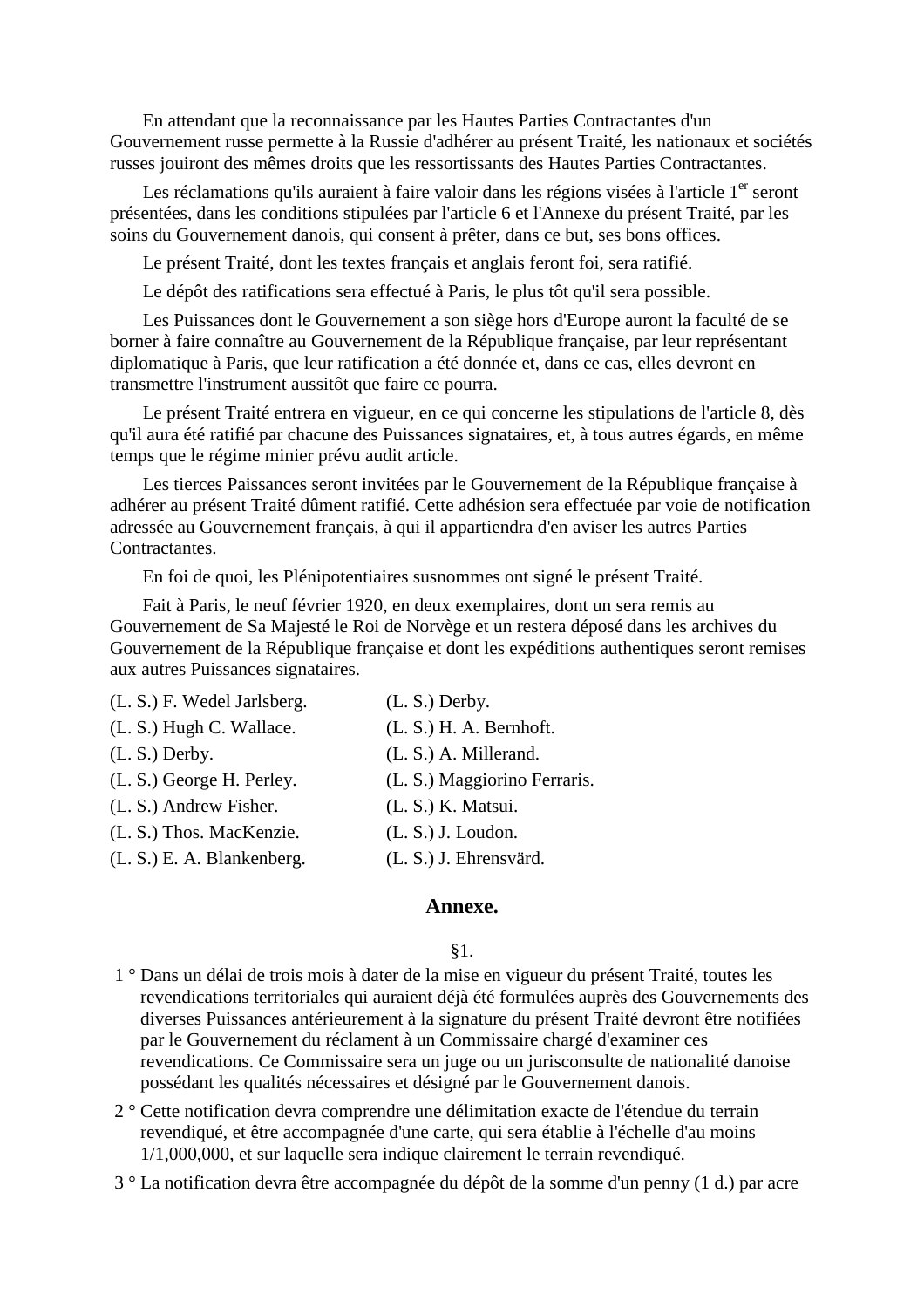(40 ares) de terrain revendiqué, pour couvrir les frais occasionnés par l'examen des revendications.

- 4 ° Le Commissaire pourra requérir des réclamants la production de tous autres documents, actes ou informations qu'il jugerait nécessaires.
- 5 ° Le Commissaire examinera les revendications ainsi notifiées. A cette fin, il pourra recourir à telle assistance technique qu'il jugerait nécessaire et, le cas échéant, faire procéder à une enquête sur place.
- 6 ° La rémunération du Commissaire sera fixée d'un commun accord par le Gouvernement danois et les autres Gouvernements intéressés. Le Commissaire fixera lui-même la rémunération des adjoints qu'il jugera nécessaire d'employer.
- 7 ° Après examen des réclamations, le Commissaire préparera un rapport indiquant avec précision les réclamations qui, d'après lui, doivent être immédiatement reconnues fondées et celles qui, par suite de contestation ou pour toute autre cause, devraient, à son avis, être soumises à l'arbitrage comme il est dit ci-après. Des copies de ce rapport seront transmises par le Commissaire aux Gouvernements intéressés.
- 8 ° Si le chiffre des sommes déposées en vertu de l'alinéa 3é ne suffit pas à couvrir les frais occasionnés par l'examen des revendications, le Commissaire, si la revendication lui paraît fondée, indiquera immédiatement le supplément à verser par le réclamant. Le montant de cette somme sera fixé d'après l'étendue du terrain sur lequel les titres du réclamant auront été reconnus justifiés.

 Si le montant des sommes déposées en vertu de l'alinéa 3é venait à dépasser celui desdits frais, le solde en serait affecté au payement des frais de l'arbitrage prévu ci-après.

9 ° Dans un délai de trois mois à dater du rapport prévu à l'alinéa 7 ° du présent paragraphe, le Gouvernement norvégien prendra les mesures nécessaires pour conférer au réclamant dont le Commissaire aura reconnu la réclamation justifiée, un titre valable lui assurant la propriété exclusive sur le terrain en question, d'accord avec les lois et les règlements qui sont ou seront en vigueur dans les régions visées à l'article  $1<sup>er</sup>$  du présent Traité et sous réserve des règlements miniers visés à l'article 8 dudit Traité.

 Toutefois, dans le cas où un versement complémentaire serait nécessaire en vertu l'alinéa 8 ci-dessus, il ne sera délivré qu'un titre provisoire qui deviendra définitif dès que le réclamant aura effectué ledit versement dans tel délai convenable, que pourra fixer le Gouvernement norvégien.

§2.

 Les réclamations que, pour une raison quelconque, le Commissaire, prévu au paragraphe 1 er , n'aura pas reconnues fondées, seront réglées d'après les dispositions suivantes:

1 ° Dans un délai de trois mois à dater du rapport prévu à l'alinéa 7 du paragraphe précédent, chacun des Gouvernements auxquels ressortissent les réclamants dont les réclamations n'ont pas été admises, désignera un arbitre.

 Le Commissaire présidera le tribunal ainsi constitué. Il aura voix prépondérante en cas de partage. Il désignera un secrétaire chargé de recevoir les documents visés à l'alinéa 2 ° du présent paragraphe et de prendre les mesures nécessaires pour la réunion du tribunal.

2 ° Dans le délai d'un mois à dater de la nomination du secrétaire prévu à l'alinéa 1é, les réclamants feront parvenir à ce dernier, par l'intermédiaire de leurs Gouvernements respectifs, un mémoire indiquant avec précisions leurs revendications, accompagné de tous documents et argumentations qu'ils pourraient désirer faire valoir à l'appui.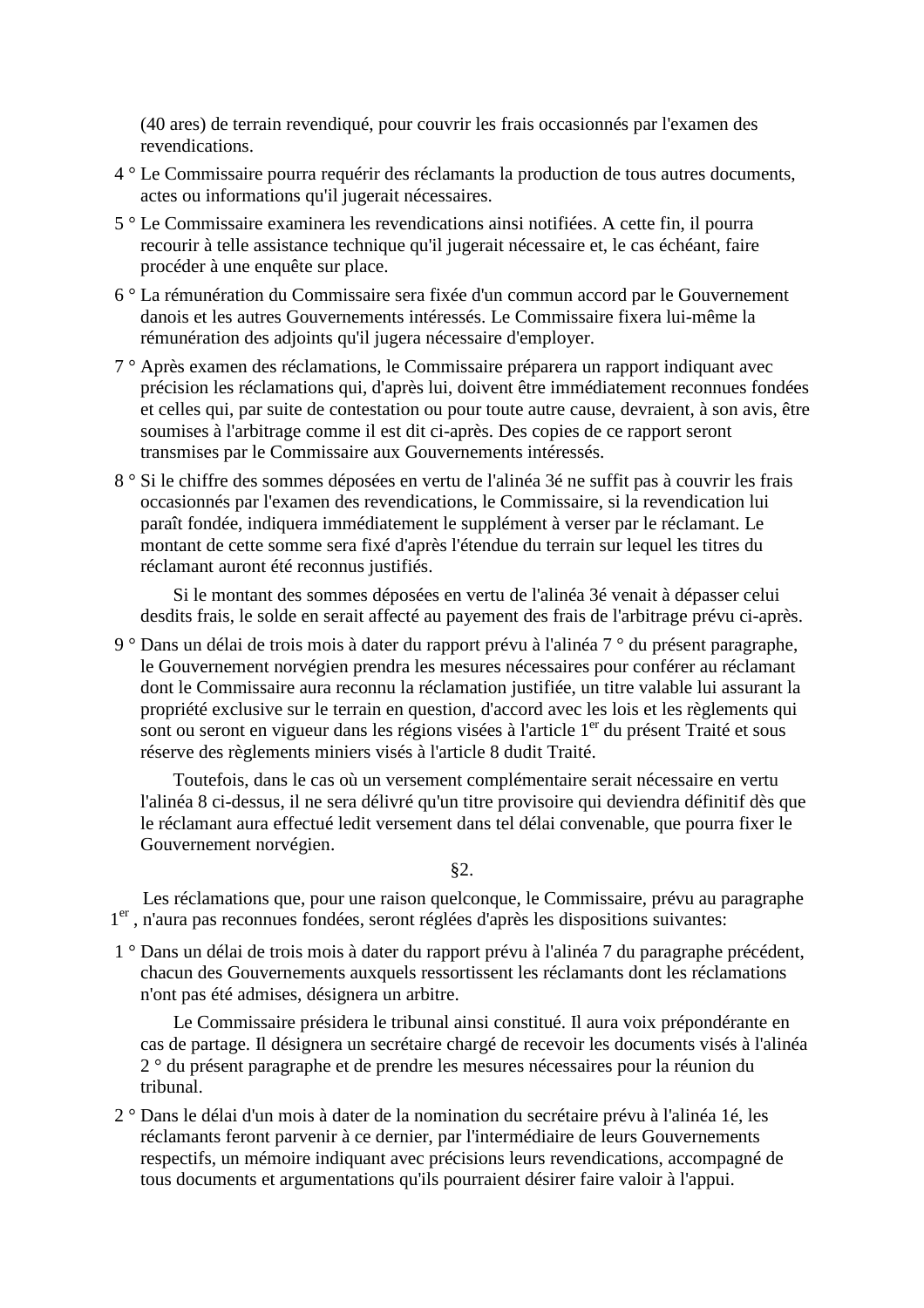- 3 ° Dans le délai de deux mois à dater de la nomination du secrétaire prévu à l'alinéa 1é, le Tribunal se réunira à Copenhague à l'effet d'examiner les revendications qui lui auront été soumises.
- 4 ° La langue employée par le Tribunal sera l'anglais. Tous documents ou arguments pourront lui être présentés par les parties intéressées dans leur propre langue, mais devront être accompagnés en tout cas d'une traduction en anglais.
- 5 ° Les réclamants auront le droit, s'ils en expriment le désir, d'être entendus par le Tribunal, soit personnellement, soit par des conseils, et le Tribunal aura le droit de demander aux réclamants toutes explications et tous documents ou argumentation complémentaires qu'il jugerait nécessaires.
- 6 ° Avant d'entendre la cause, le Tribunal devra requérir des parties un dépôt ou une garantie de toute somme qu'il pourra juger nécessaire pour payer la part de chaque réclamant dans les dépenses du Tribunal. Pour en fixer le montant, le Tribunal se basera principalement sur l'étendue du terrain revendiqué. Il pourra aussi demander aux Parties un complément de dépôt dans les affaires impliquant des dépenses spéciales.
- 7 ° Le chiffre des honoraires des arbitres sera déterminé par mois, et fixé par les Gouvernements intéressés. Le Président fixera les appointements du secrétaire et de toutes autres personnes employées par le Tribunal.
- 8 ° Sous réserve des stipulations de la présente Annexe, le Tribunal aura plein pouvoir pour régler sa propre procédure.
- 9 ° Dans l'examen des revendications le Tribunal devra prendre en considération:
	- a) Toutes règles applicables du droit des gens;
	- b) les principes généraux de justice et d'équité;
	- c) les circonstances suivantes:
		- 1) la date à laquelle le terrain revendiqué à été occupé pour la première fois par le réclamant ou ses auteurs;
		- 2) la date à laquelle la revendication a été notifiée au Gouvernement du réclamant;
		- 3) la mesure, dans laquelle le réclamant ou ses auteurs ont développé et exploité le terrain revendiqué par le réclamant. A cet égard, le Tribunal devra tenir compte des circonstances ou des entraves qui, par suite de l'existence de l'état de guerre de 1914 à 1919, ont pu empêcher les réclamants de poursuivre leur réclamation.
- 10 Toutes les dépenses du Tribunal seront partagées entre les réclamants dans la proportion  $\circ$ fixée par le Tribunal. Dans le cas où le montant des sommes déposées selon les stipulations de l'alinéa 6é viendrait à dépasser celui des frais du Tribunal, le solde en serait remboursé aux personnes dont les réclamations ont été admises, et cela dans la proportion jugée équitable par le Tribunal.
- 11 Les décisions du Tribunal seront communiqués par ce dernier aux Gouvernements ° intéressés, et dans tous les cas au Gouvernement norvégien.

 Le Gouvernement norvégien, dans un délai de trois mois après qu'il aura reçu une décision, prendra les mesures nécessaires pour conférer aux réclamants dont les revendica- tions auront été admises par le Tribunal, des titres valables conformément aux lois et règlements, qui sont ou seront en vigueur dans les régions visées à l'article 1<sup>er</sup> du présent Traité, et sous réserve des règlements miniers, dont il est parlé à l'article 8 dudit Traité. Toutefois les titres ne deviendront définitifs que lorsque le demandeur aura versé sa quotepart des frais du Tribunal, dans tel délai convenable que pourra fixer le